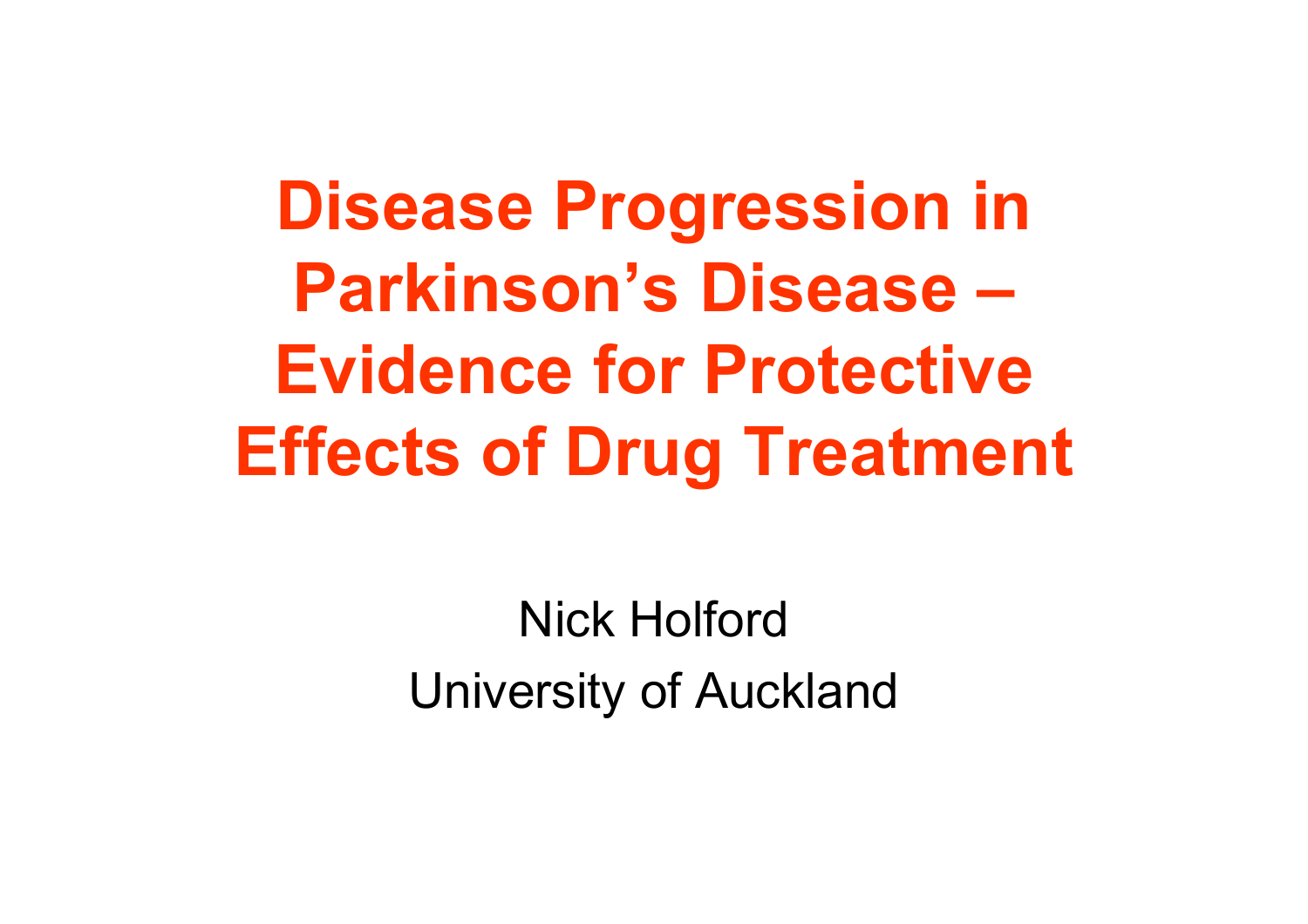# Acknowledgements

- Jay Nutt, Oregon Health Sciences University
- Phylinda Chan, University of Auckland
- Karl Kieburtz, University of Rochester
- Ira Shoulson, University of Rochester
- Bob Hauser, University of South Florida
- Warren Olanow, Mt Sinai School of Medicine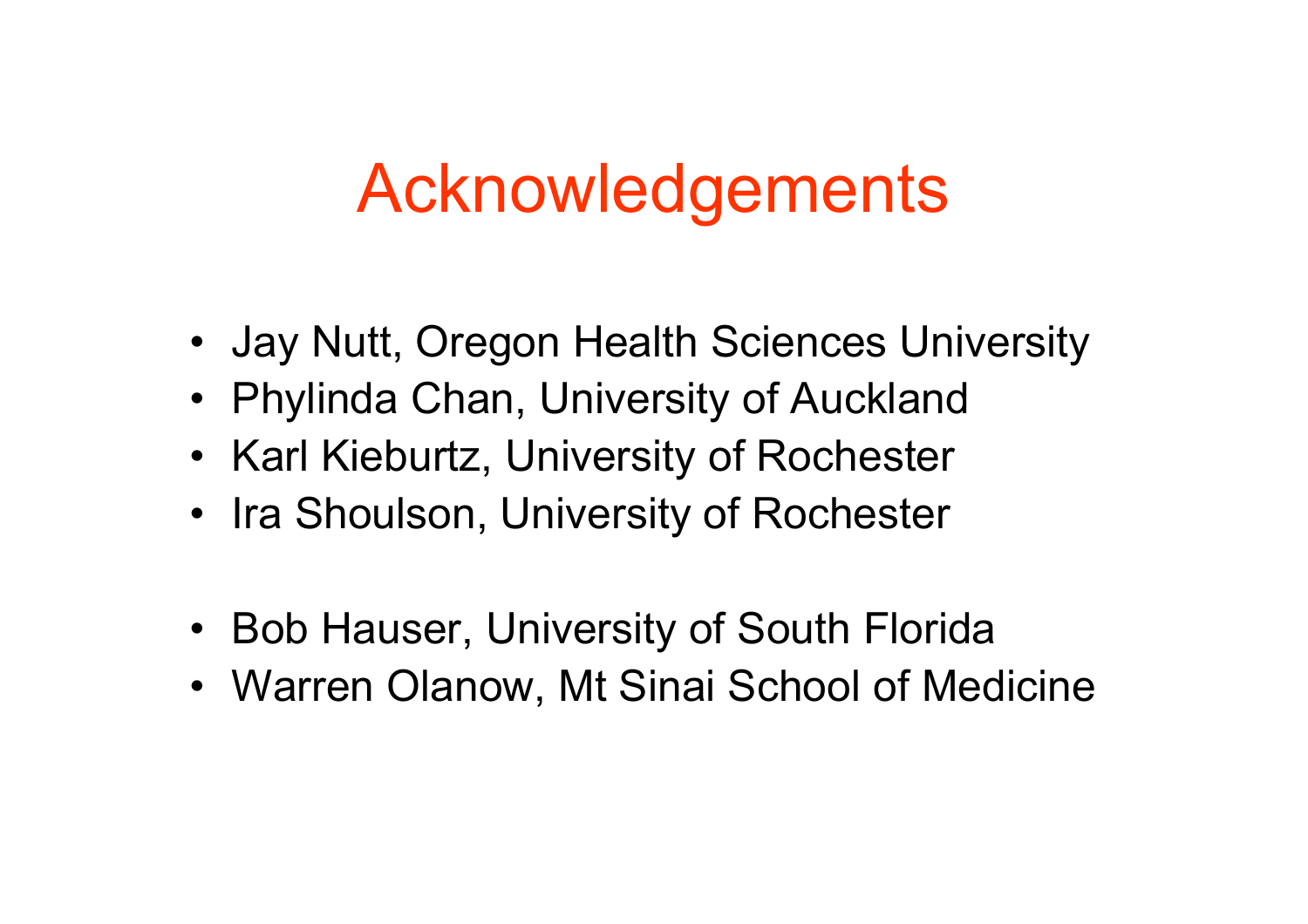# Clinical Pharmacology

=

## Disease Progress + Drug Action

©NHG Holford, 2004, all rights reserved.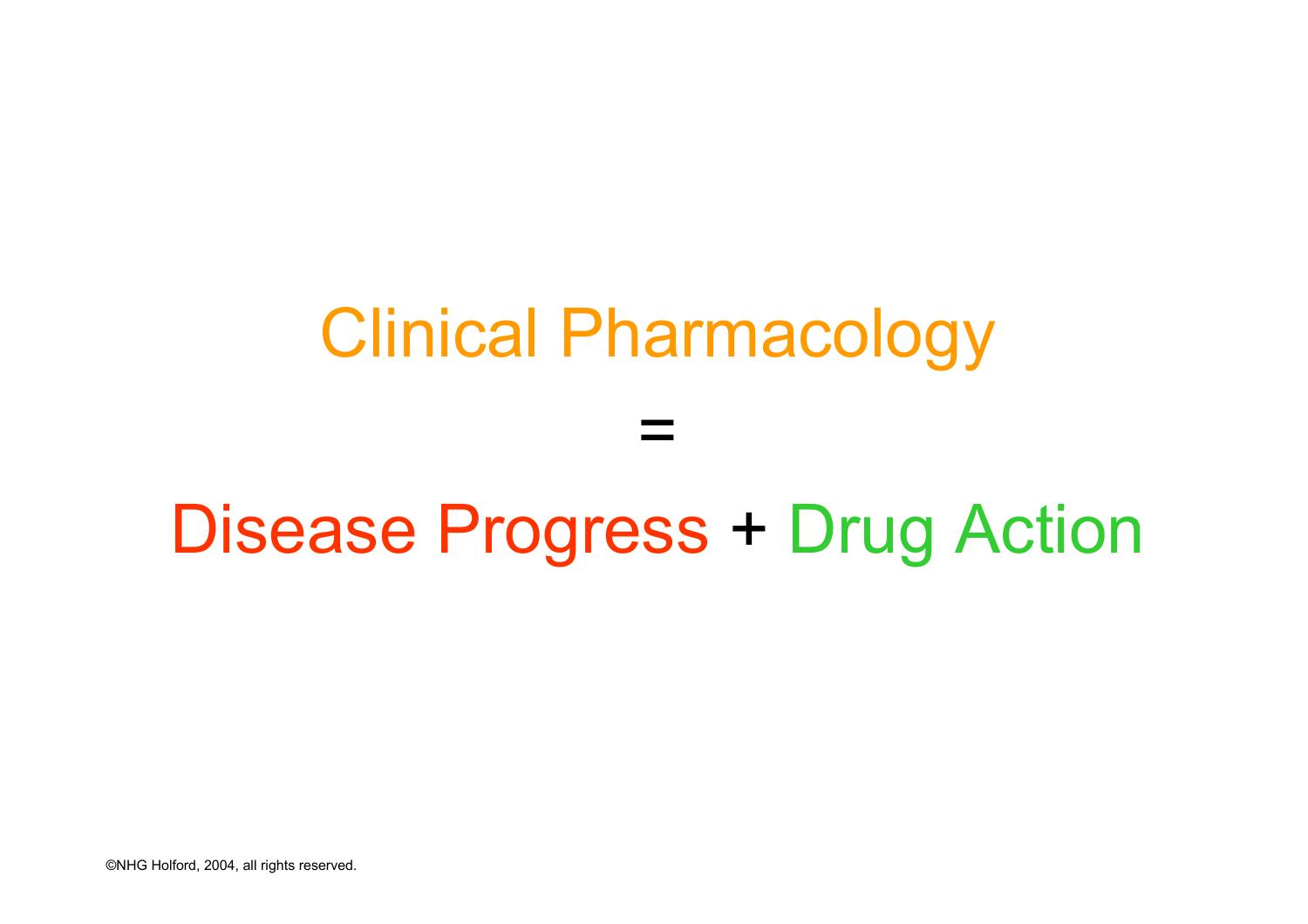### Old Model - New Meaning

#### *EC Conc*  $E = E_0 + \frac{E \max \cdot Cone}{E}$  $\, + \,$ ⋅ $= E 0 +$ 50 max $0 + \frac{2444}{100}$

### Disease Progress Drug Action

©NHG Holford, 2004, all rights reserved.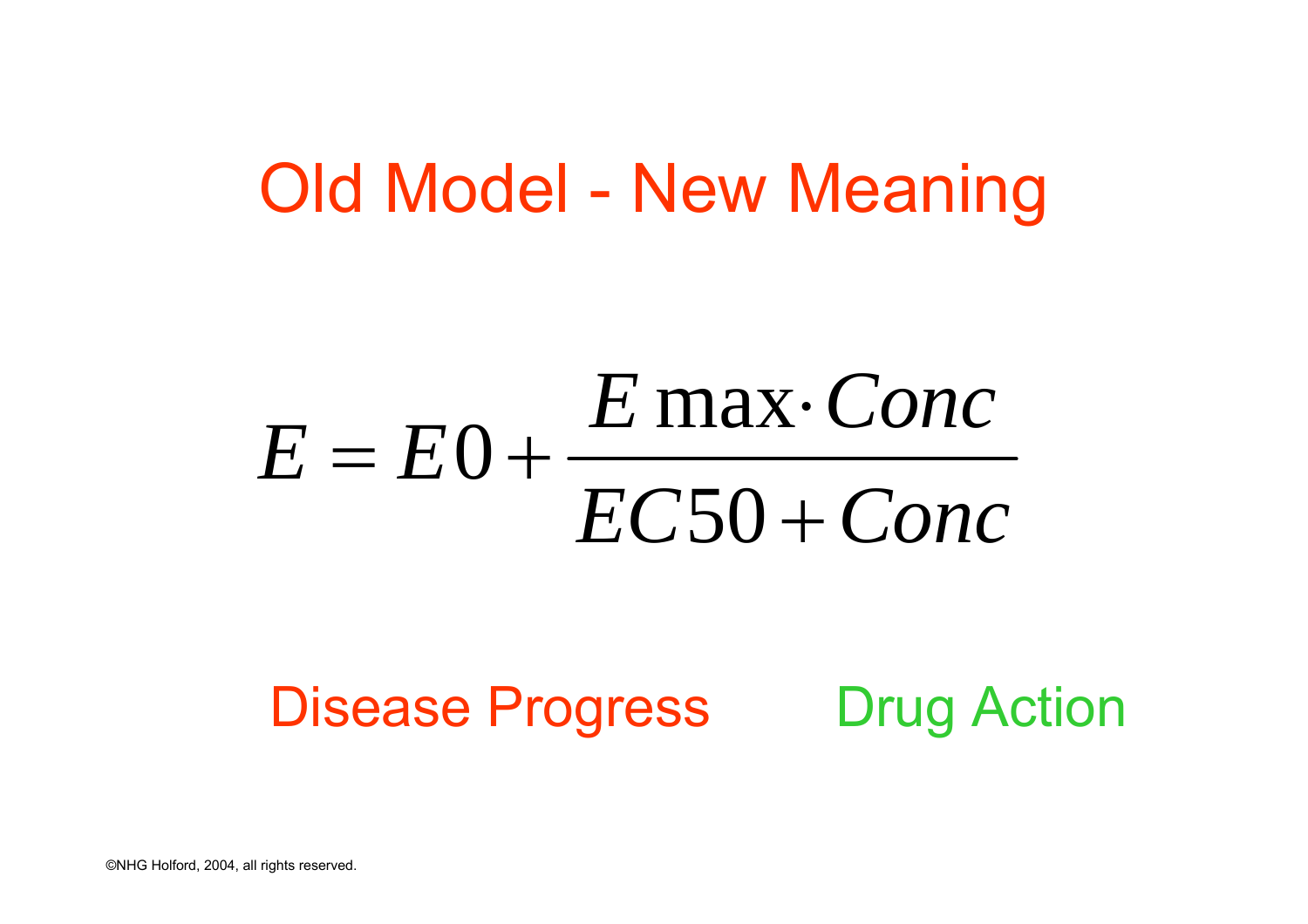### Parkinson Study Group DATATOP Cohort

Deprenyl and Tocopherol Antioxidative Therapy of Parkinsonism

PKPD of anti-parkinsonian treatment and Parkinson's disease over 7 years in 800 patients

The Parkinson Study Group. Effect of deprenyl on the progression of disability in early Parkinson's disease. The New England Journal of Medicine 1989;321:1364-1371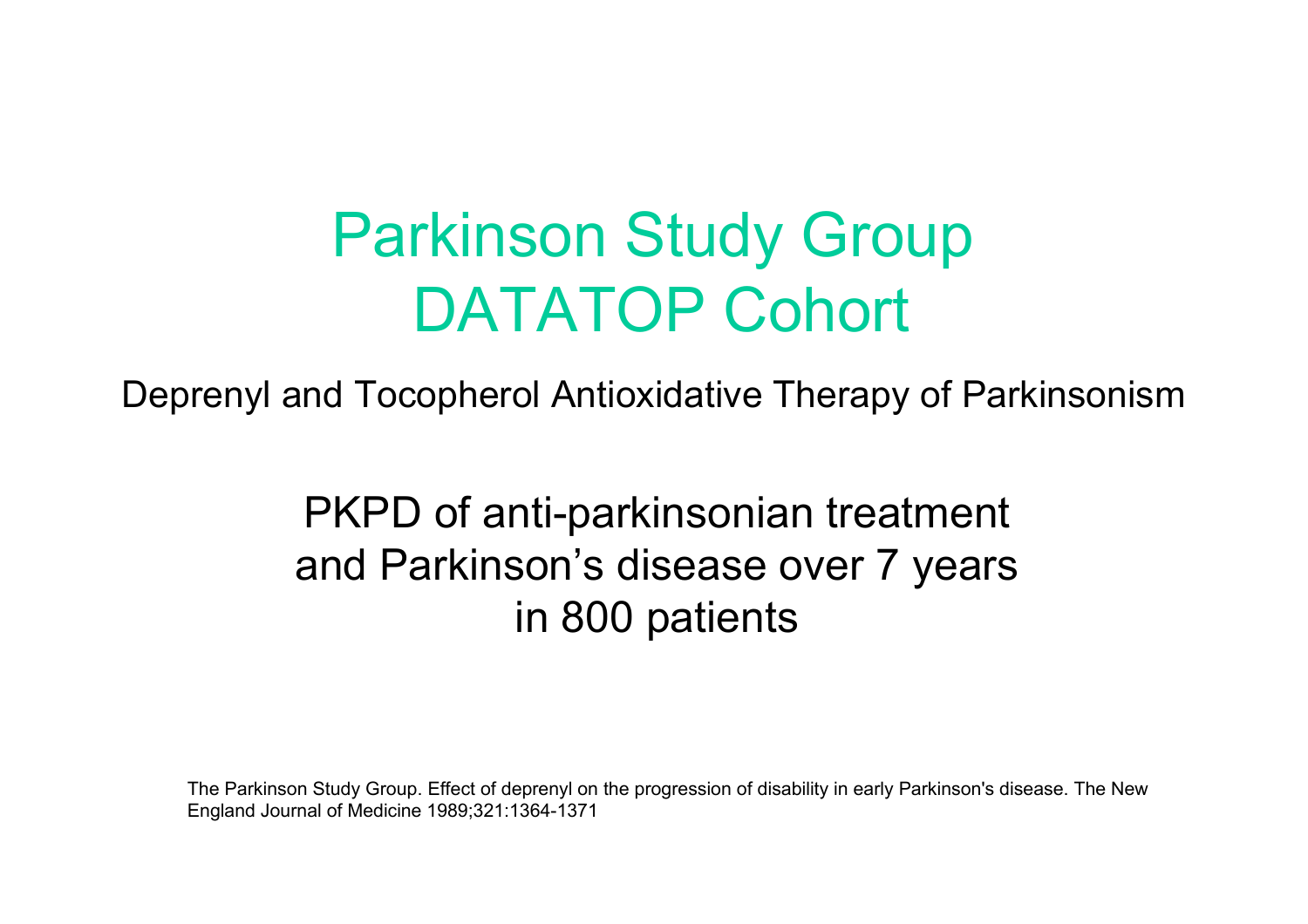

©NHG Holford, 2004, all rights reserved.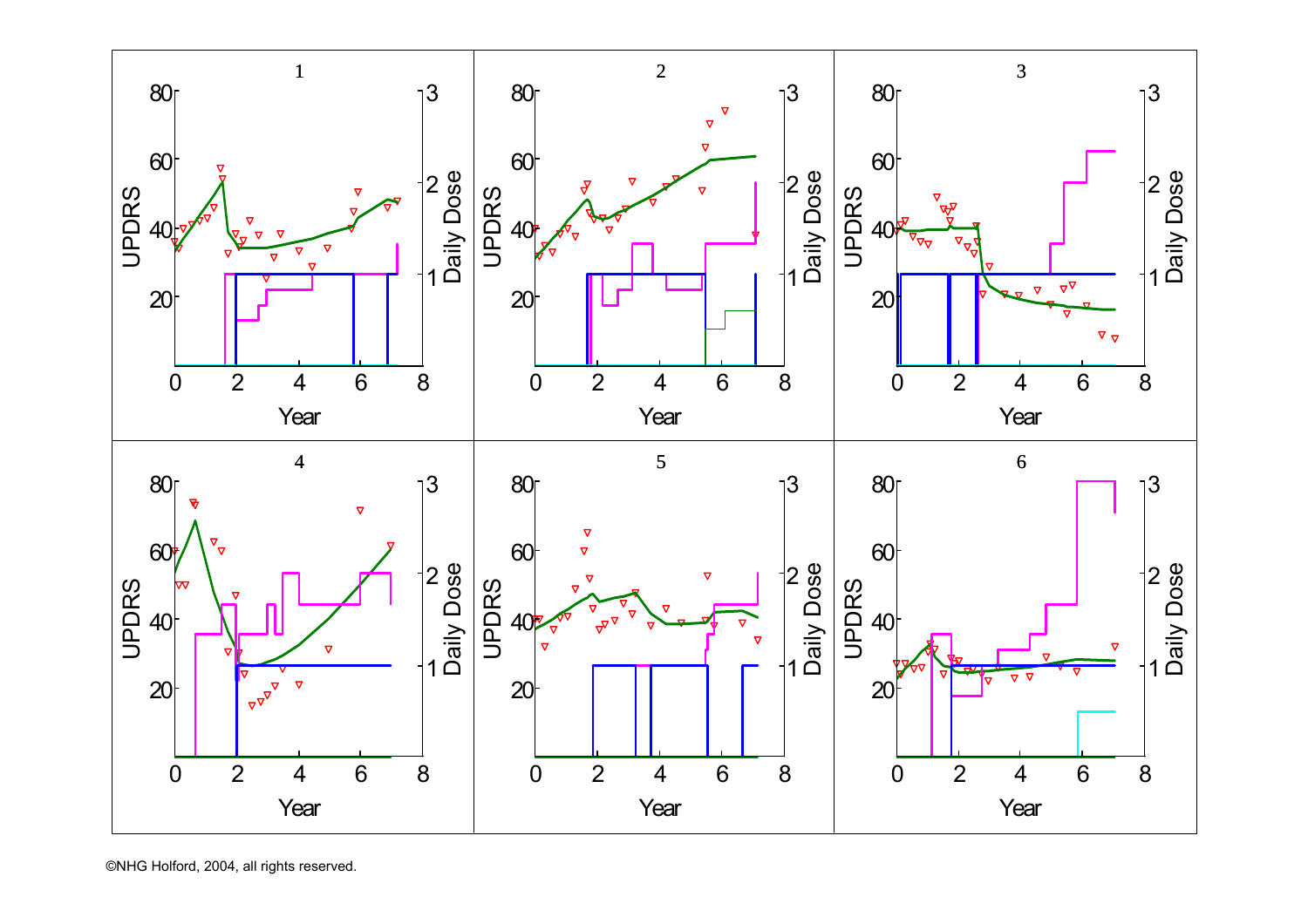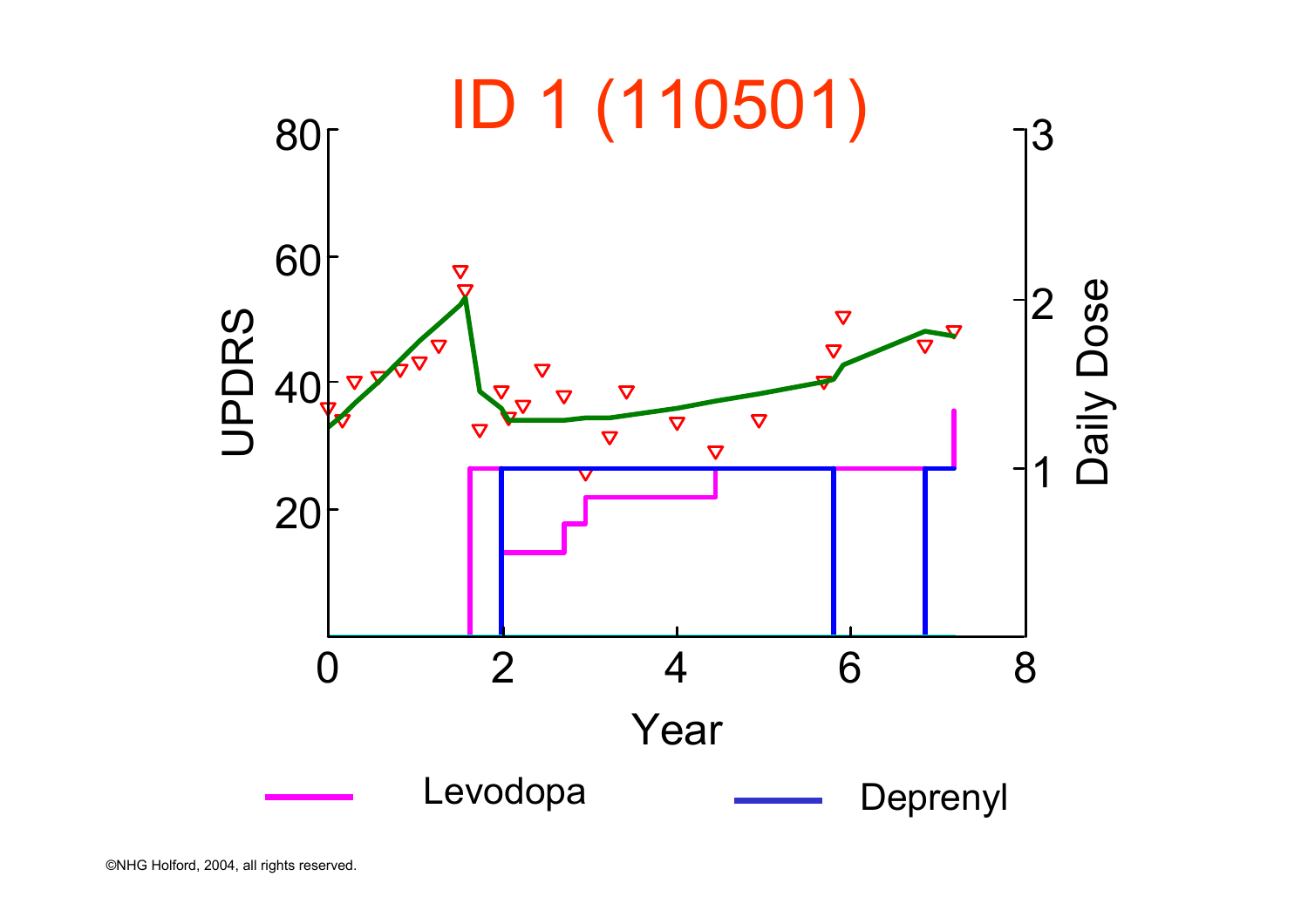Drug Action Symptomatic  $50 + Ce_{LD}(t)$  $max(t) \bullet Ce_{LD}(t)$  $\frac{dE}{dt} = \frac{E}{E}D50 + Ce_{FD}(t)$  $E$  **max**(*t*)  $\bullet$   $Ce$ <sub>*t*D</sub></sub>(*t*) *E t LDLD* +  $\bullet$ = ⎟  $\overline{\phantom{a}}$  $\int$  $\left(1-\exp\left(\frac{\ln(2)}{T_{\text{FMM}}} \bullet t\right)\right)$  $\blacksquare$  $\setminus$  $\left(1-\exp\left(\frac{\ln(2)}{1-\epsilon}\right)\right)$  $\int$  $\left(\frac{\ln(2)}{2} \cdot t\right)$  $\setminus$  $\int$  $= E \max_{\alpha} + BEML \bullet$ — exp| ——<del>—</del> • *t TEML* $E$  max(*t*) =  $E$  max<sub>0</sub> +  $BEML \bullet \Big| 1 - \exp \Big( \frac{\ln(2)}{2} \Big)$  $max(t) = E max_0 + BEML \bullet \left(1 - exp\left(\frac{ln(2)}{EEML}\right)\right)$ 

CeLD(t) BEMLTEML

- = Effect compartment LD 'concentration'
- $E(t)$  = Effect at daily levodopa dose LD
- $Emax<sub>o</sub>$  = Baseline Max symptomatic effect of levodopa
- $ED50 = LD$  producing  $50\%$  of Emax(t)
	- = Emax change at steady state
	- = Half-life of Emax change time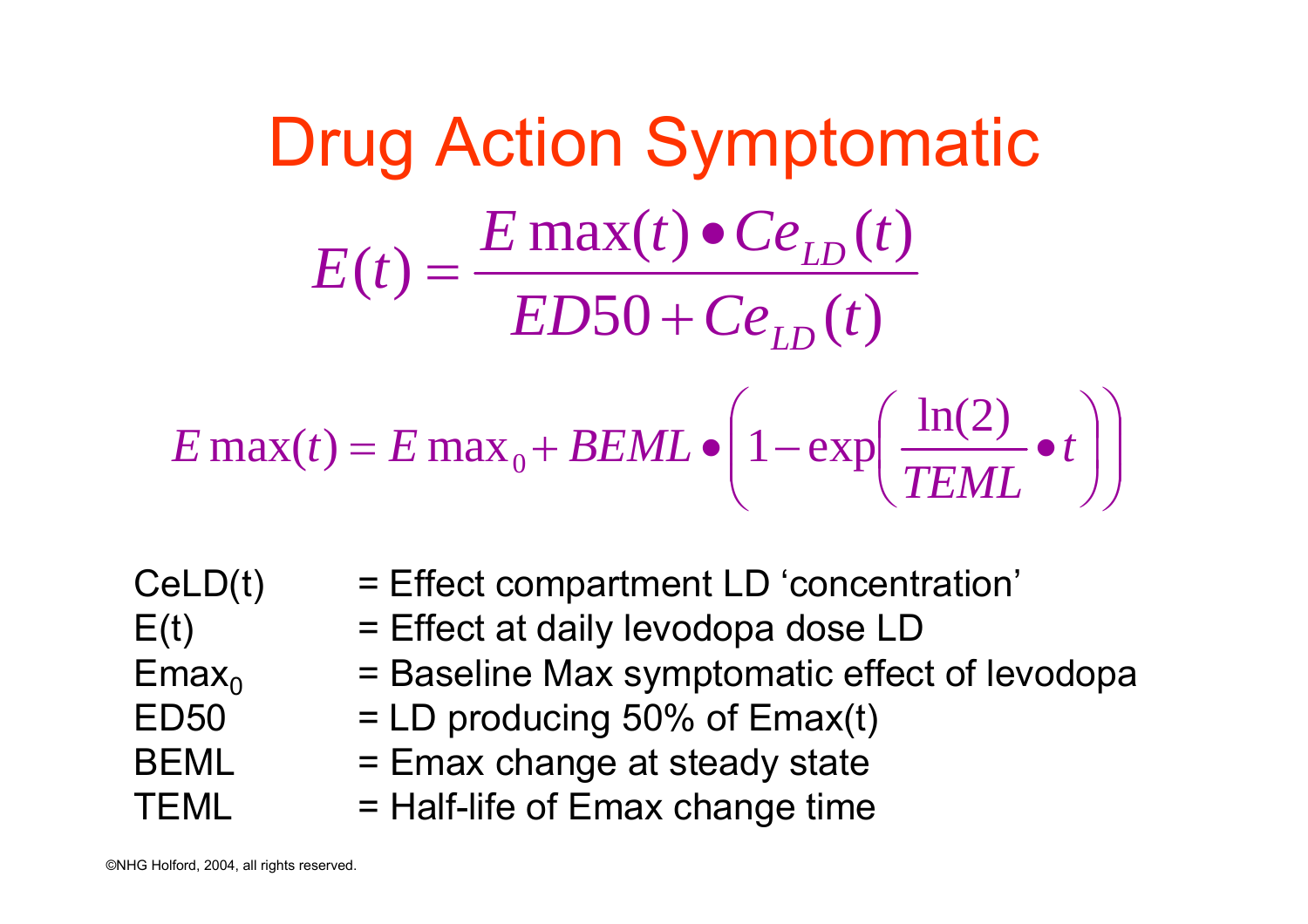

α = Linear progression rate Tprog = Progression 'half-life' Sss = Asymptotic 'burnt out' steady state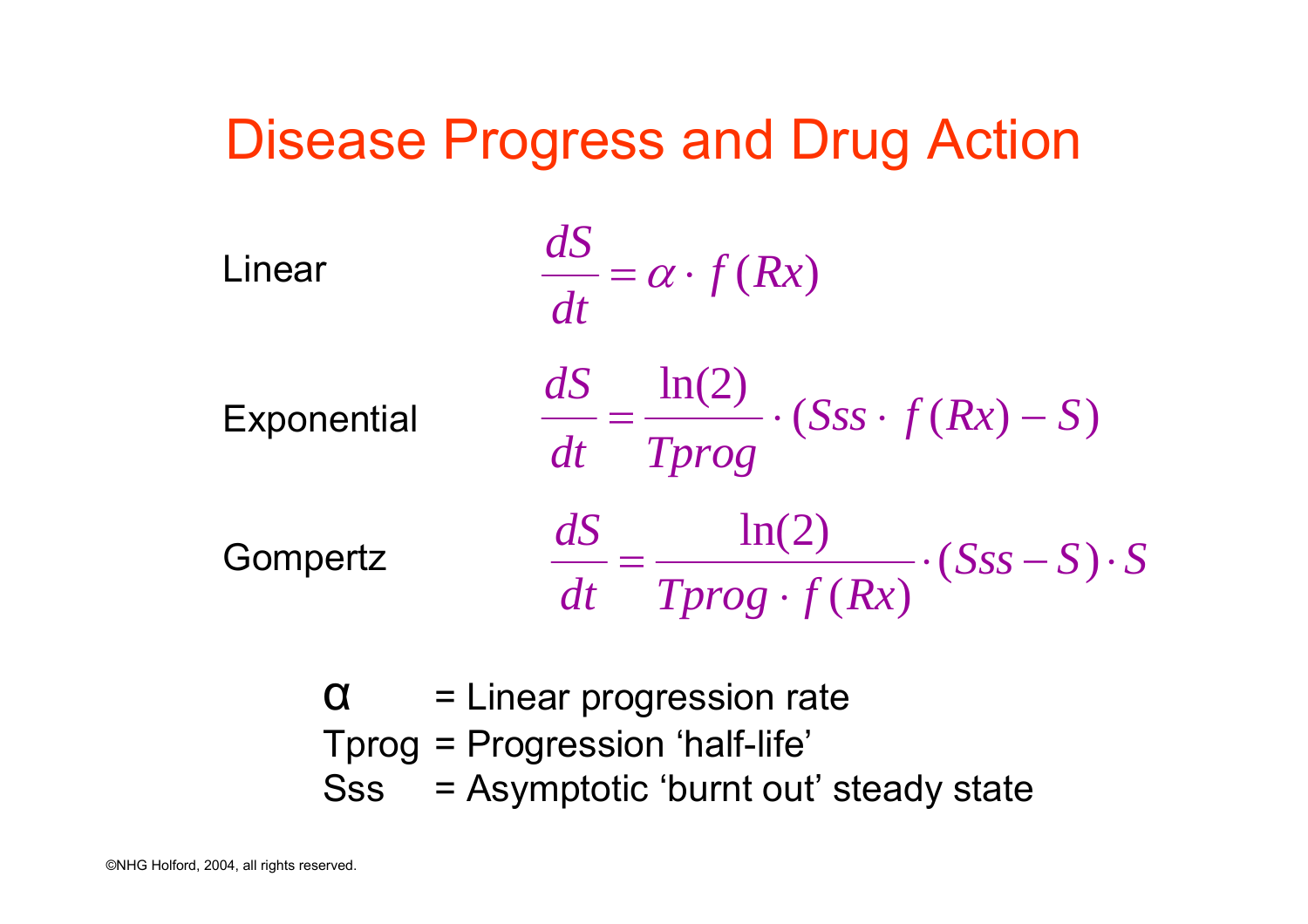#### Protective Drug Action & Interaction  $FPOP = \exp(KPD \bullet C_{DP}(t))$  $=$  exp( $KPD$   $\bullet$  $FPLD = \exp(KPL \bullet C_{LD}(t))$  $=$  exp( $KPL$   $\bullet$ Levodopa Deprenyl

 $LD, DP) = \theta_{_{0}} \bullet FLXD \bullet FPLD \bullet FPDP$  $\theta$ (*LD*, *DP*) =  $\theta$ <sub>(</sub>

- $\rm C_{\rm LD}(t)\,$  = Css levodopa at time t
- KPL = Levodopa protective parameter
- $\mathsf{C}_{\mathsf{DP}}\mathsf{(t)}$  = Css deprenyl at time t
- KPD = Deprenyl protective parameter
- FLXD = Levodopa \* Deprenyl interaction
- $\Theta_{0}$ = Untreated progression parameter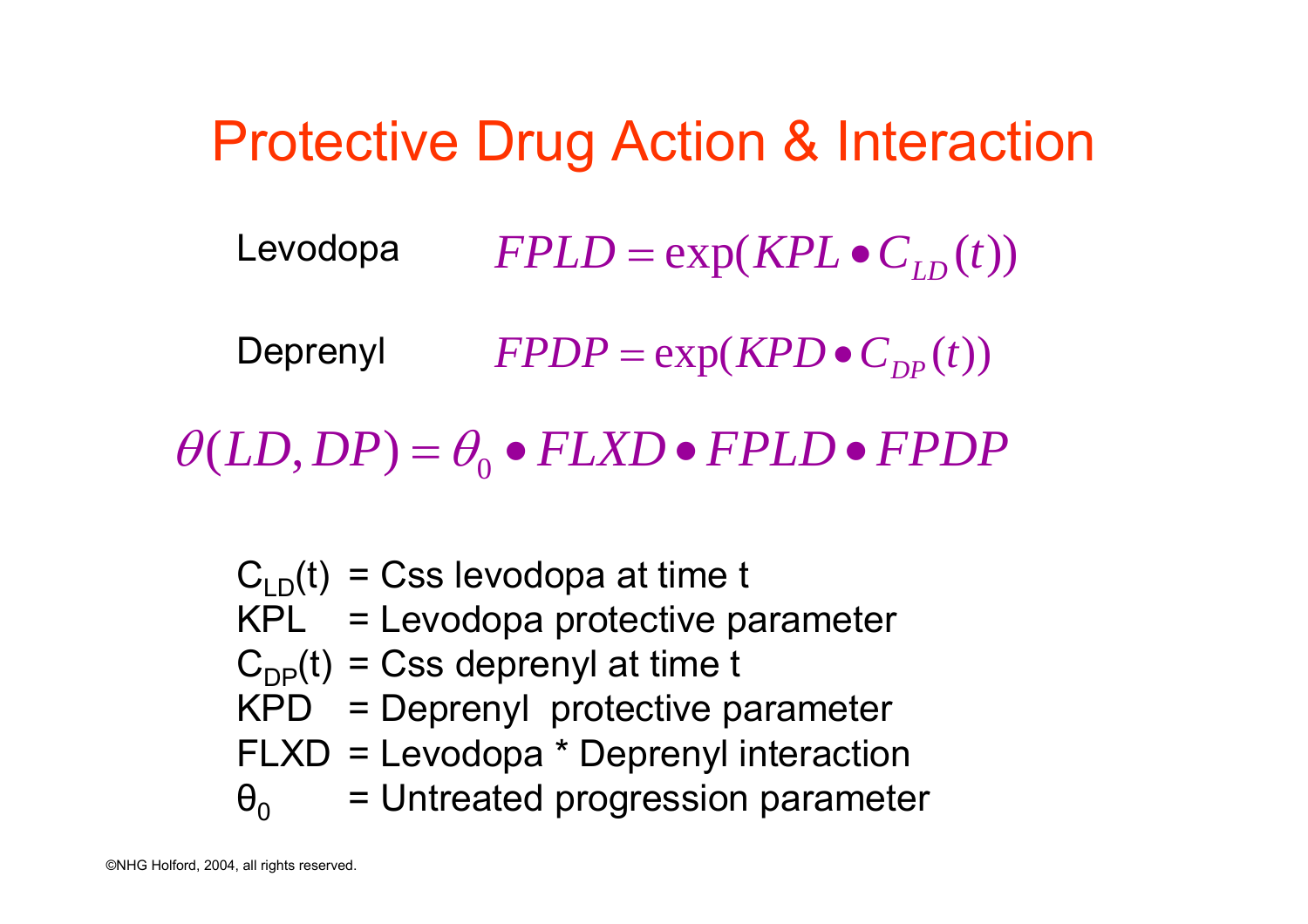## Disease Progress Models

| <b>Progress Model</b> | Obj   | <b>SigDig</b> | S <sub>0</sub><br>U | α<br>U/Year | <b>Sss</b><br>U | Tprog<br><b>Years</b> |
|-----------------------|-------|---------------|---------------------|-------------|-----------------|-----------------------|
| <b>Gompertz Tprog</b> | 76306 | 3.7           | 21.8                |             | 94              | 117                   |
| <b>Gompertz Sss</b>   | 76366 | 3             | 21.9                |             | 140             | 227                   |
| Alpha<br>Linear       | 76638 | 5.9           | 21.4                | 12.1        |                 | $\bullet$             |

Best model is Gompertz with Drug Action on Tprog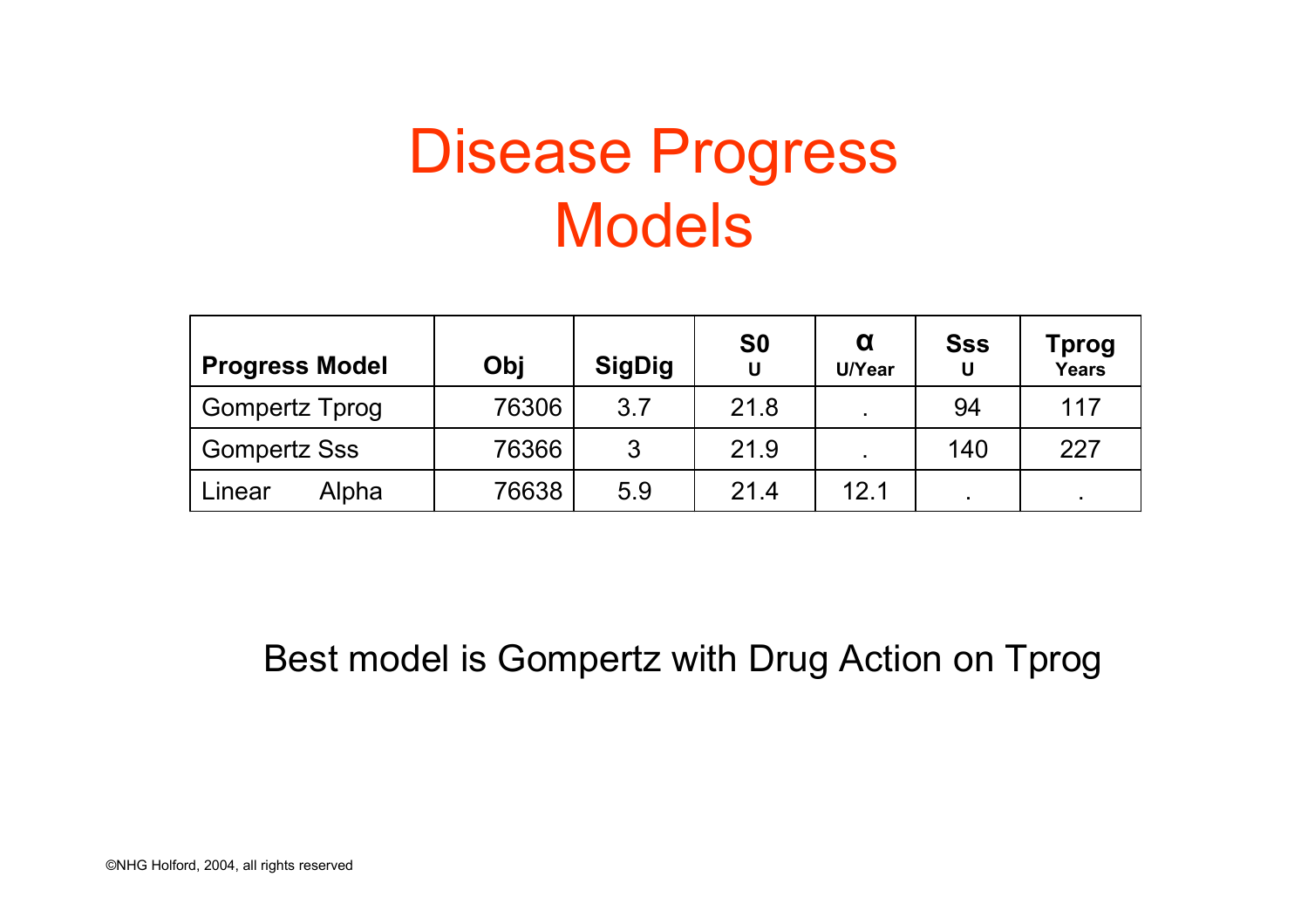# Gompertz Disease Progress

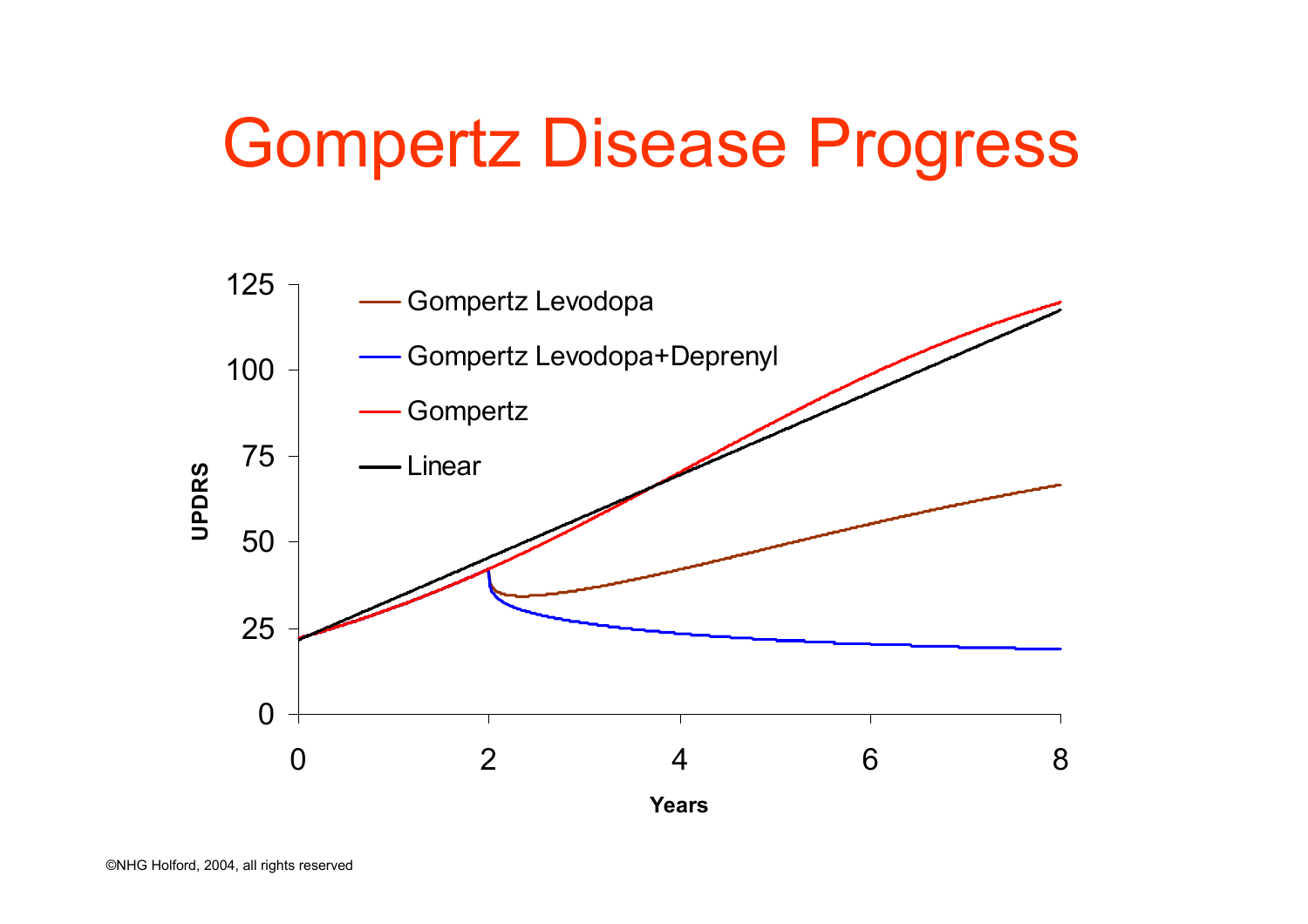### Wash-Out Study Hauser et al.

- Washout observed for 15 days after withdrawal of Levodopa or Bromocriptine
- Some patients had previously been withdrawn from Deprenyl 2 months prior to washout
- 31 Patients Evaluated by 20 Neurologists
	- –35% (11) No Washout
	- 23% (7) Complete Washout
	- –32% (10) Incomplete Washout
	- –10% (3) Uncertain if Complete
- •20 Patients with Washout Were Modelled

Hauser RA, Holford NHG. Quantitative description of loss of clinical benefit following withdrawal of levodopa-carbidopa and bromocripti ne in early Parkinson's disease. Movement Disorders 2002;17(5):961-8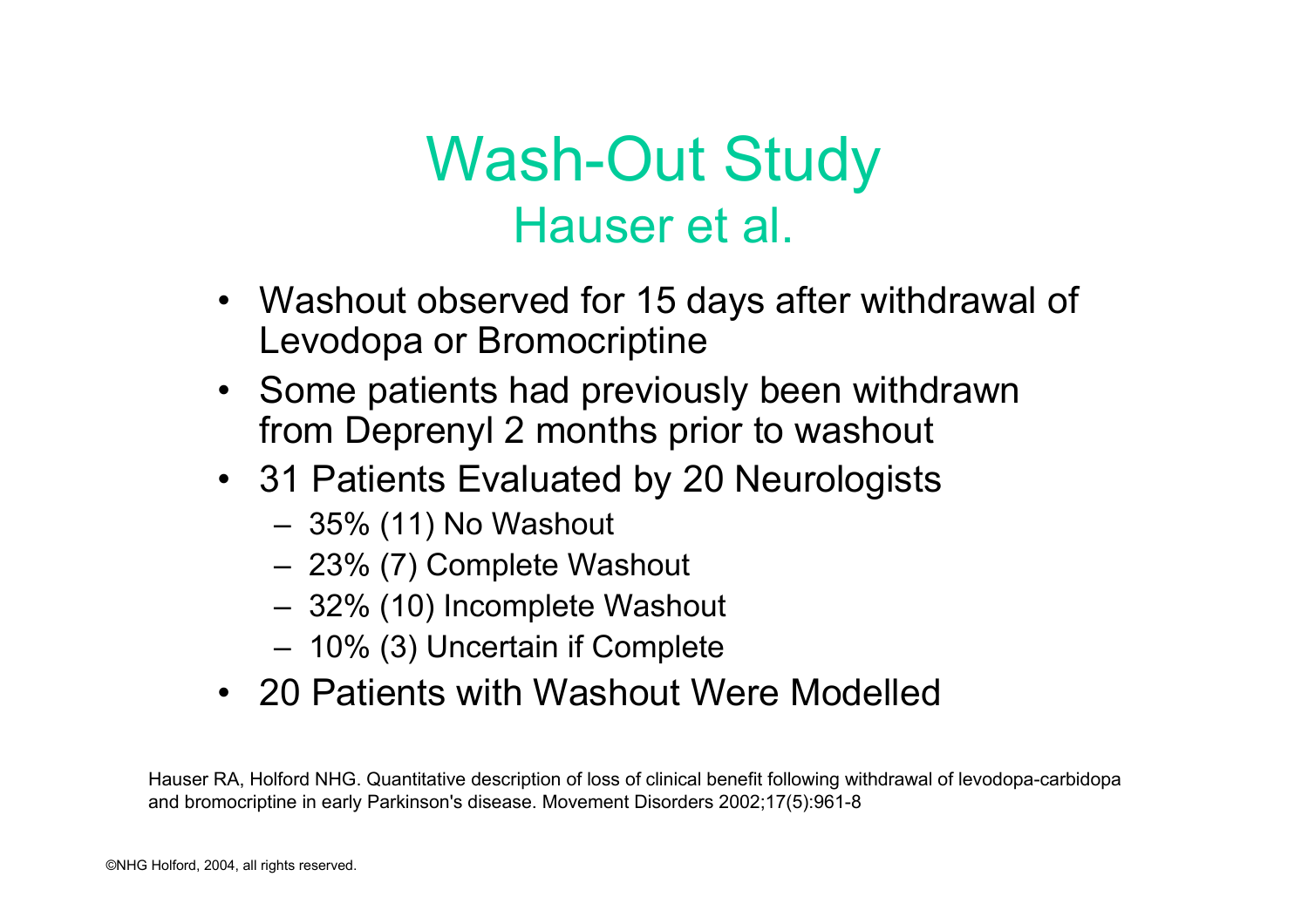## Levodopa Washout

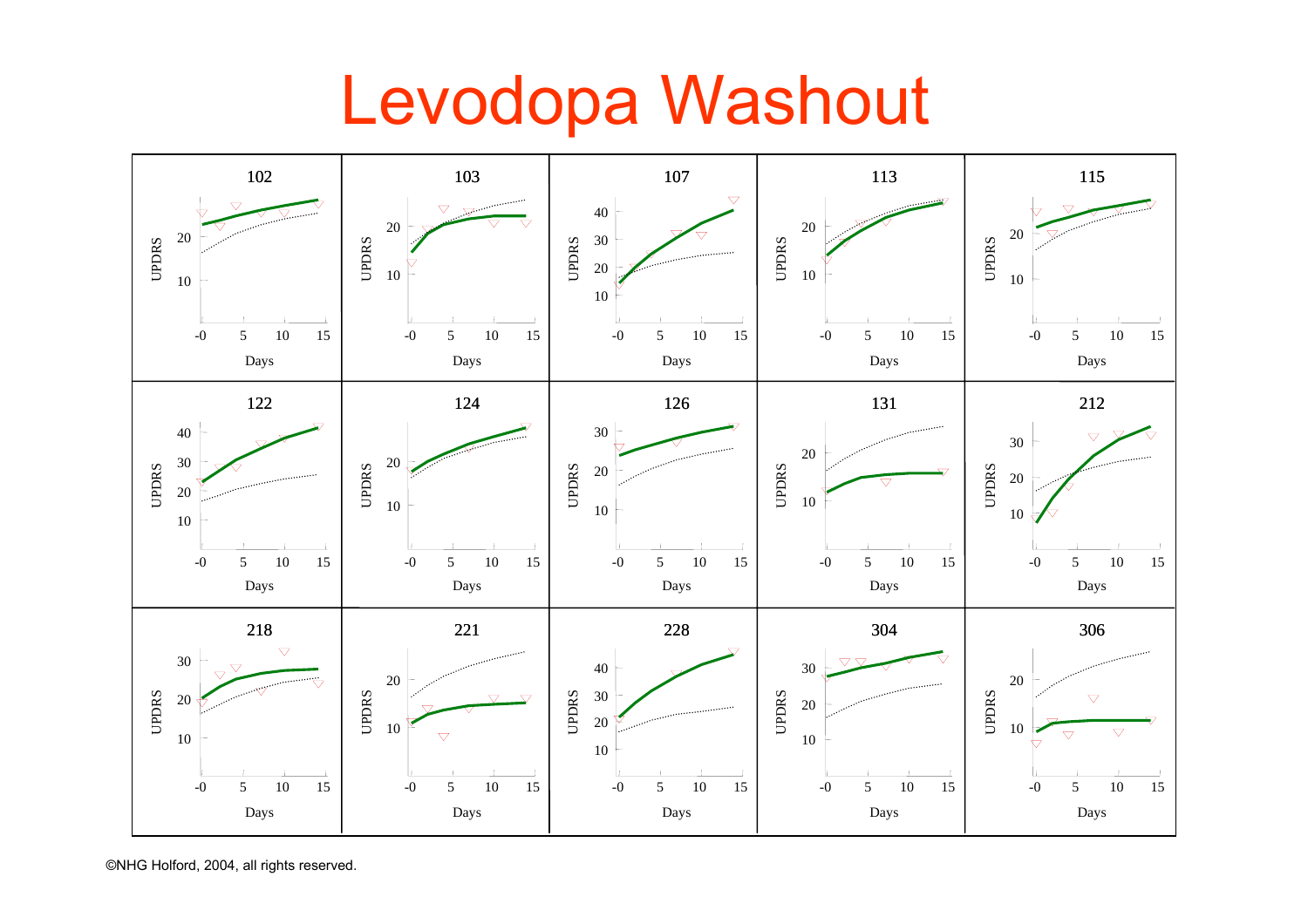### Washout Predictions

Fast=Complete by 2 weeks

Slow=5.65 day half-life

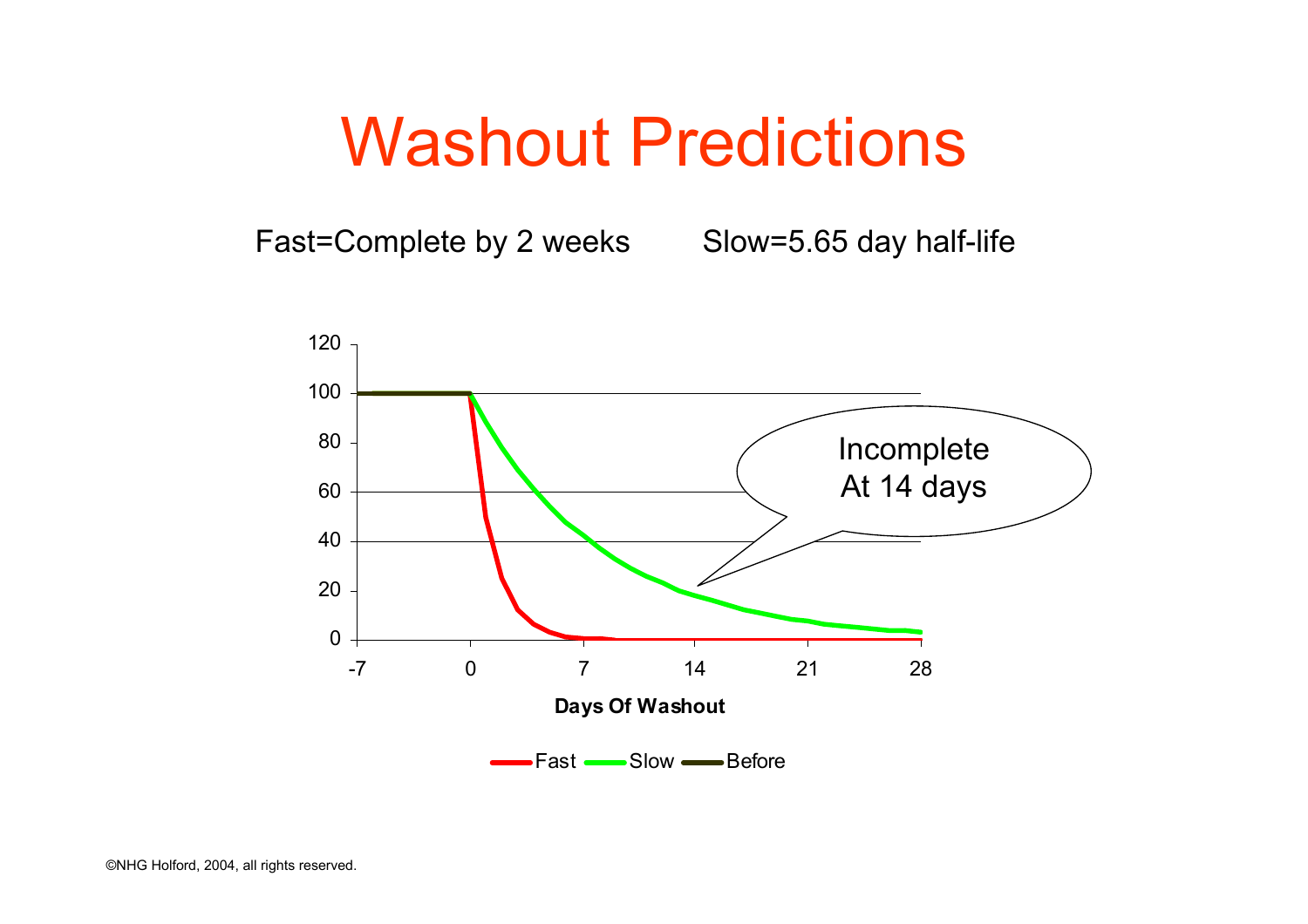# ELLDOPA Study

#### ELLDOPA –Earlier vs Later L-DOPA

### **Control**

• Placebo

### Levodopa

- Low dose 0.15 g/day
- Medium dose 0.3 g/day
- High dose - 0.6 g/day

#### *Group size -90 patients per group*

Fahn S. Parkinson disease, the effect of levodopa, and the ELLDOPA trial. Earlier vs Later L-DOPA. Archives of Neurology 1999;56(5):529-35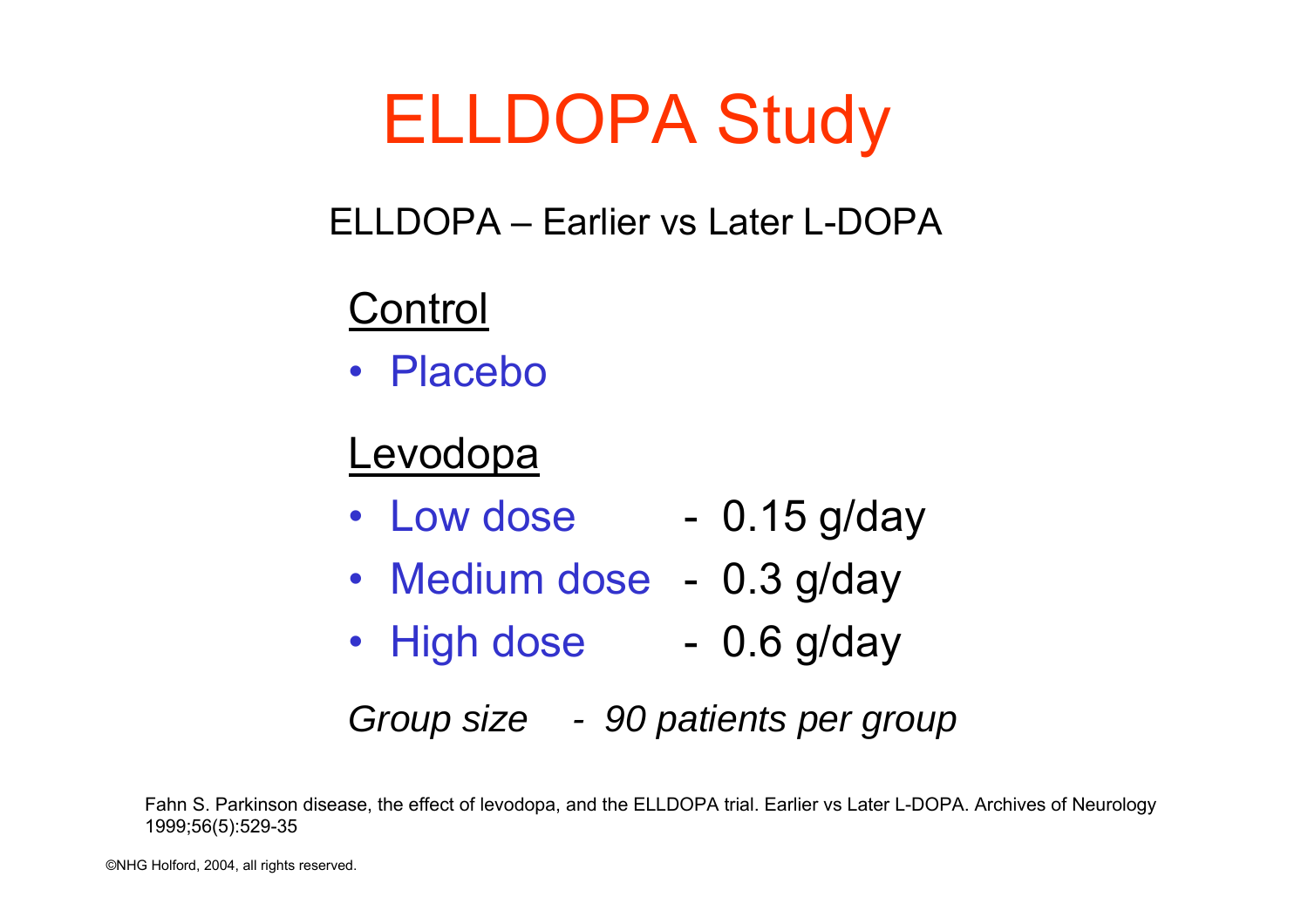# Predicted ELLDOPA Effects



ELLDOPA assumes all symptomatic effect is washed out at 2 weeks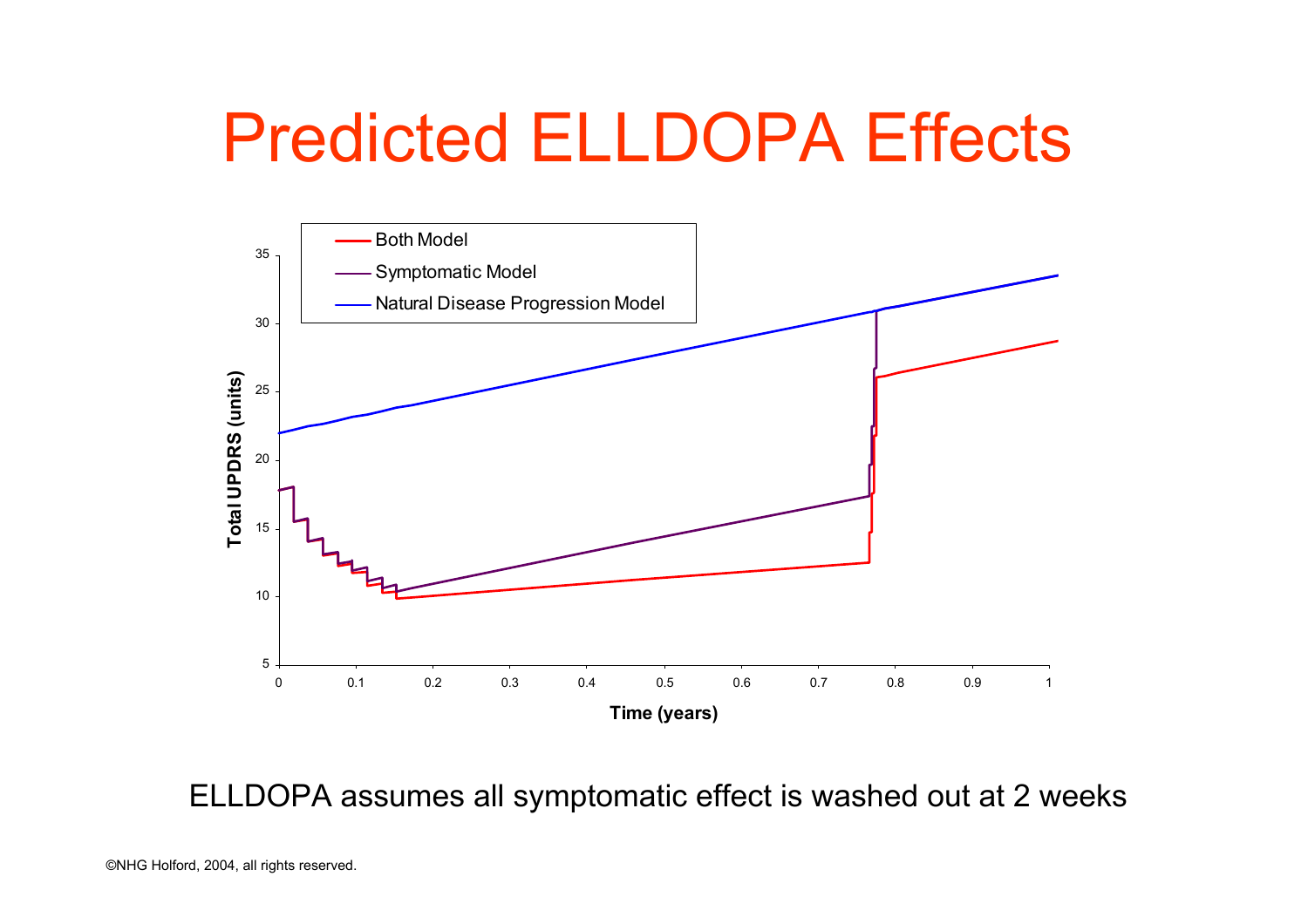### ELLDOPA Power Null Hypothesis LD=Placebo α=0.05

| <b>Drug Action</b>              | <b>Washout of</b><br>symptomatic<br>benefit | <b>Power</b><br>$(%)$<br>$±$ SE |
|---------------------------------|---------------------------------------------|---------------------------------|
| <b>Symptomatic</b>              | Fast                                        | 7±3                             |
|                                 | Slow                                        | $100 \pm 0$                     |
| <b>Symptomatic + Protective</b> | Fast                                        | $86 \pm 3$                      |
|                                 | Slow                                        | $100 \pm 0$                     |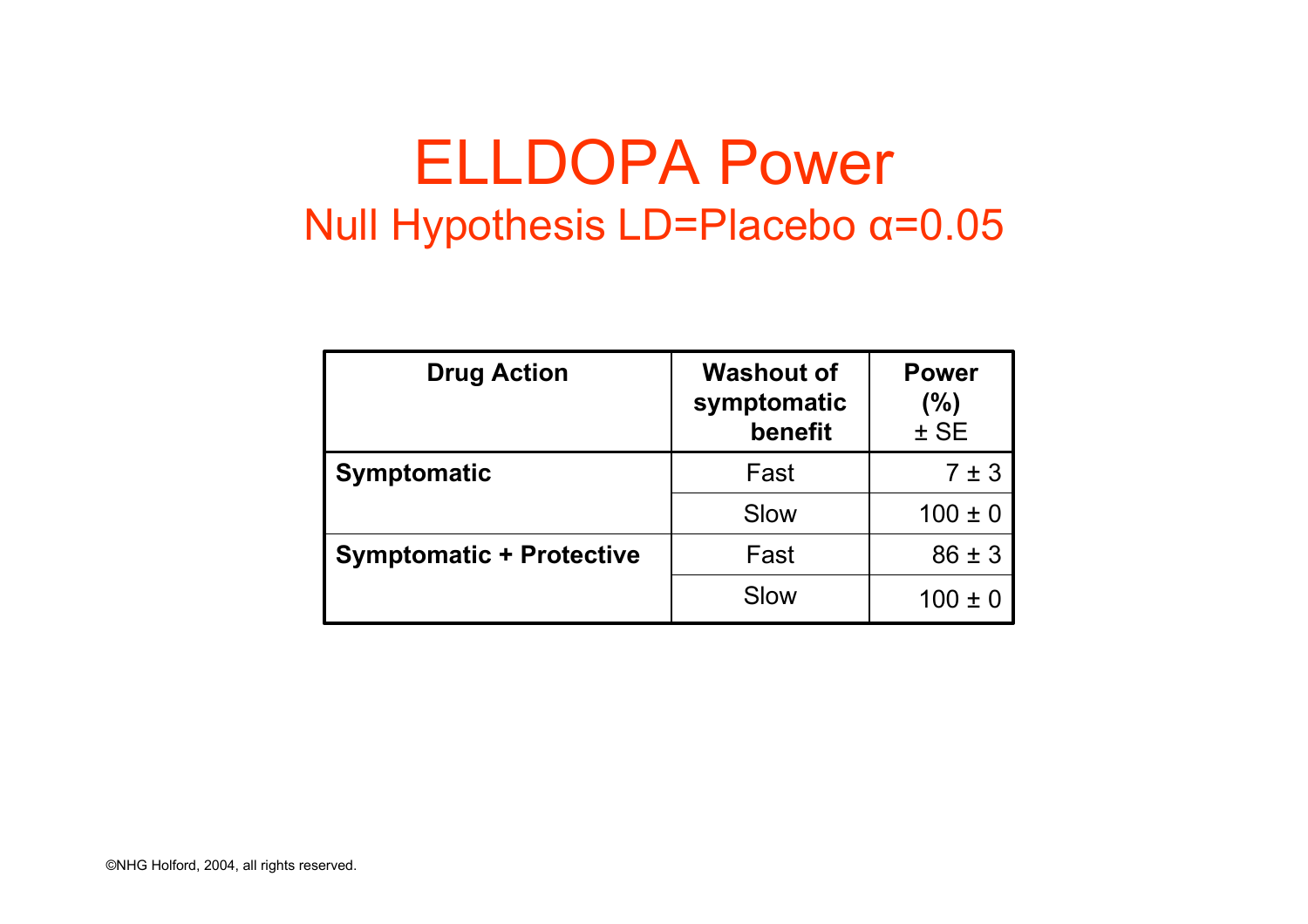### Does Levodopa Affect Parkinson's Progression?





Design - Clear

#### r 1988 - Results - Murky

Fahn S. ELLDOPA results prese nted at Movement Disord er Society meeting, Miami, FL, November. 2002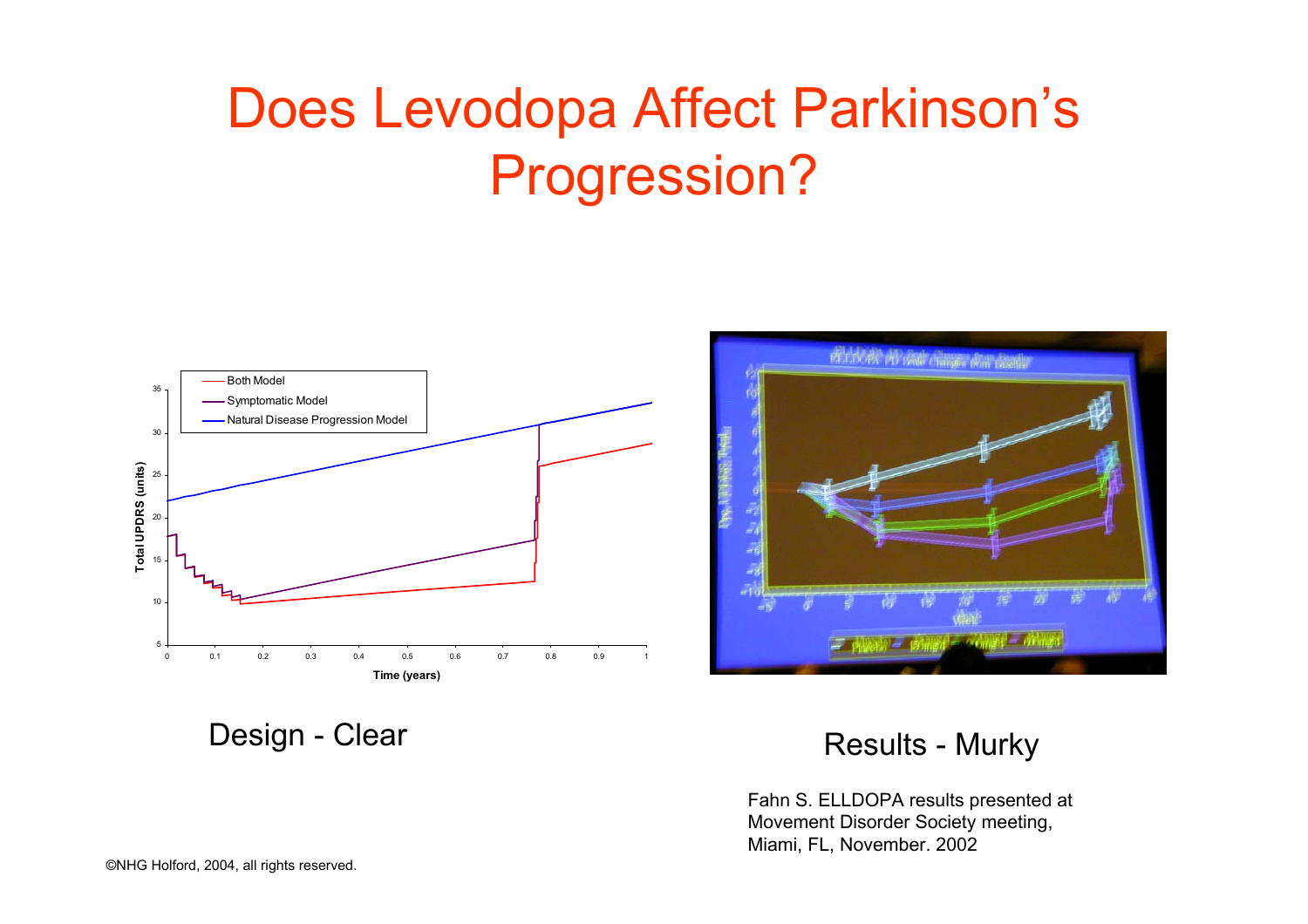### Predicted & Observed

#### UPDRS total Mean Difference from PlaceboReported ELLDOPA Observations 100 Simulated Trial Replications  $\pm$  SD

| Levodopa Protective           | Low           | Medium        | High          |
|-------------------------------|---------------|---------------|---------------|
|                               | 150 mg/d      | 300 mg/d      | 600 mg/d      |
| <b>Observed Primary</b>       | 5.9           | 5.9           | 9.2           |
| <b>Observed Secondary</b>     | 5.1           | 5.0           | 7.6           |
| <b>Predicted Slow Washout</b> | $5.4 \pm 1.3$ | $7.2 \pm 1.6$ | $8.7 \pm 1.6$ |

#### Observed difference too big for protective effect alone?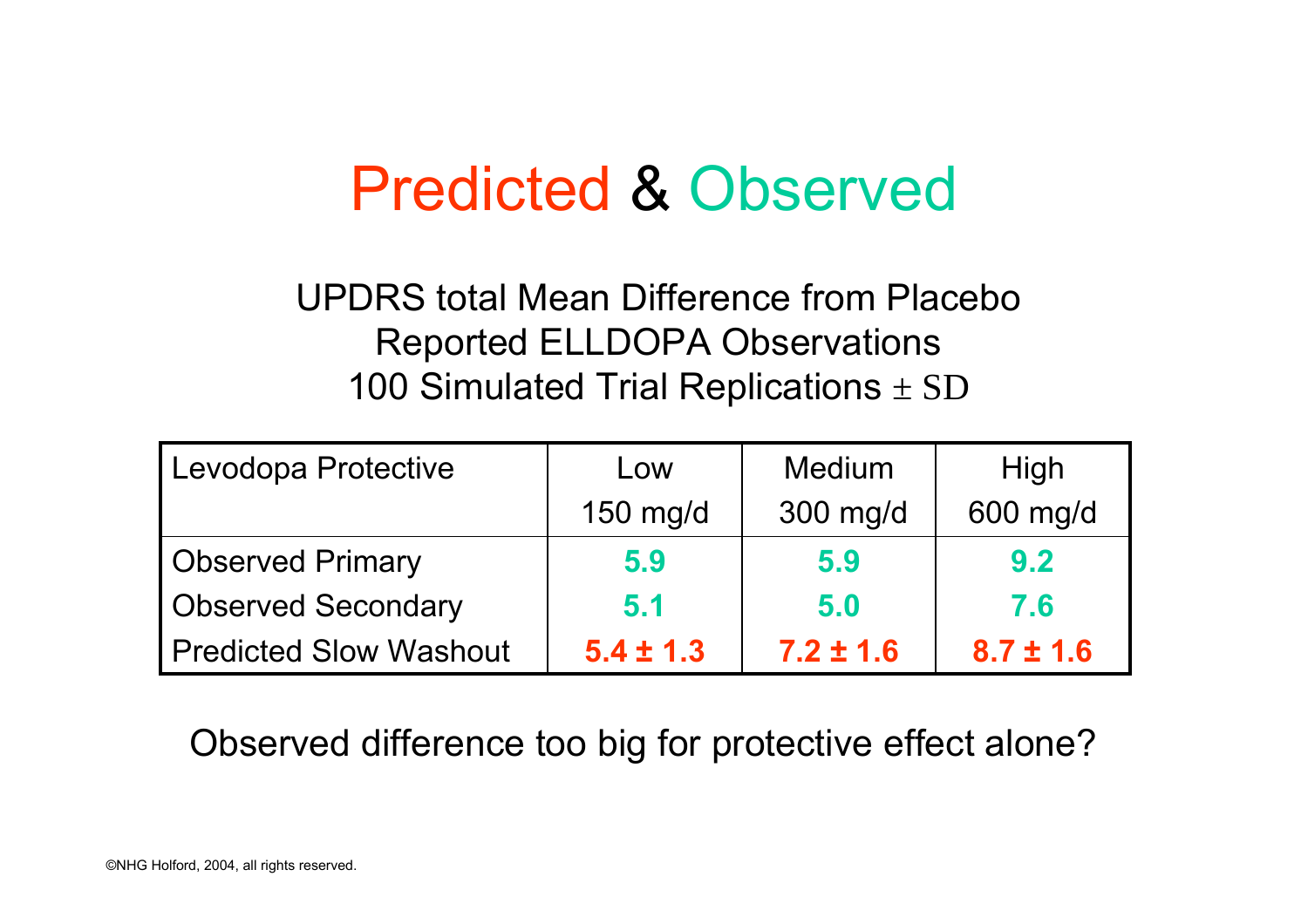### What Happened in ELLDOPA?



©NHG Holford, 2004, all rights reserved.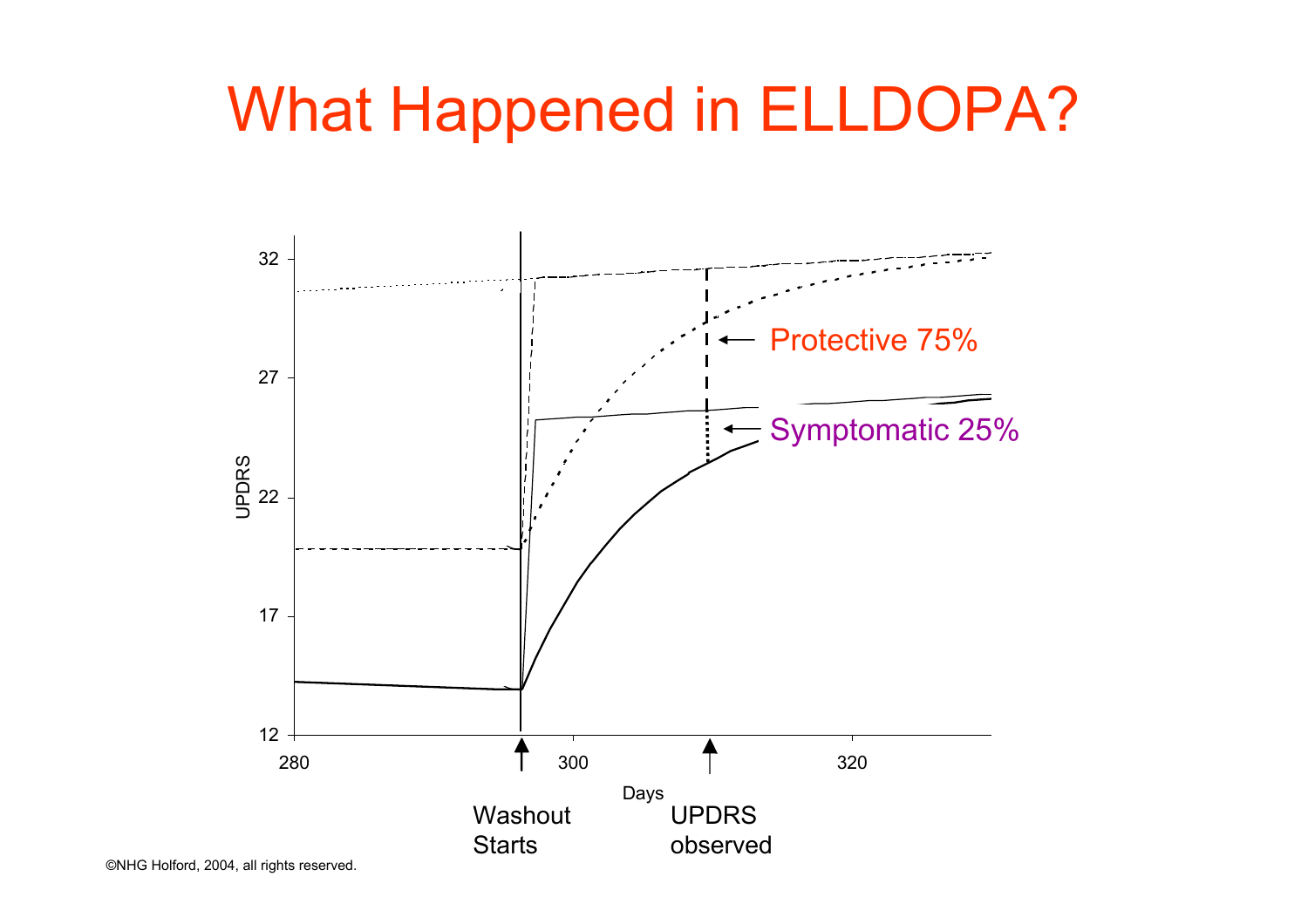# Clinical Pharmacology and Disease Progress

- Describes changes in drug action over time
	- –Emax increase in UPDRS
- Interprets clinical trial outcome
	- ELLDOPA protective + washout
- Explains clinical experience
	- –Treatment becomes less effective but it's actually the disease not the drug